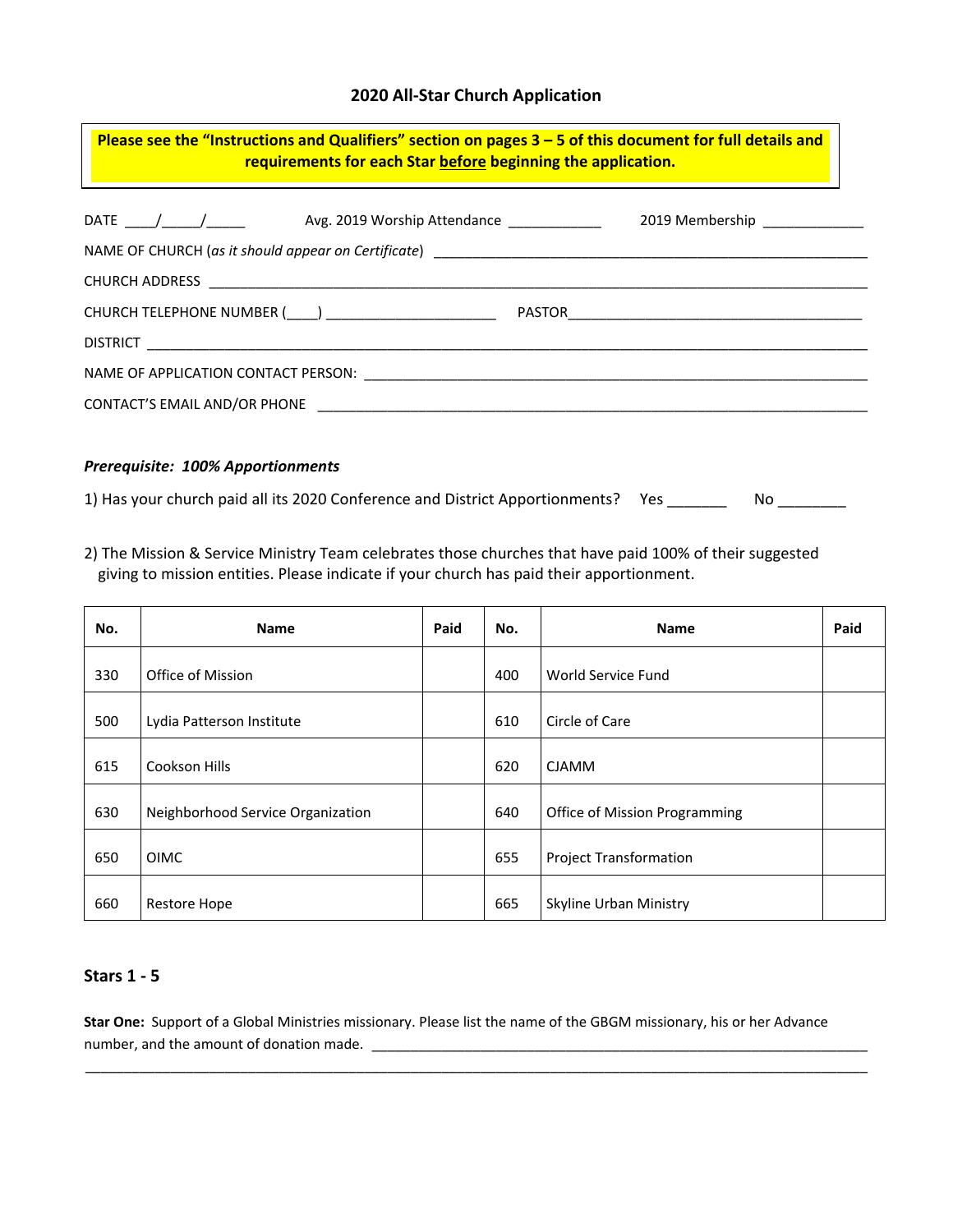**Star Two:** Start or renew a Covenant Relationship with Global Ministries missionary. List the name of the GBGM missionary, his or her Advance number, and the dates of the covenant. *If possible, please attach a copy of the covenant form*.

\_\_\_\_\_\_\_\_\_\_\_\_\_\_\_\_\_\_\_\_\_\_\_\_\_\_\_\_\_\_\_\_\_\_\_\_\_\_\_\_\_\_\_\_\_\_\_\_\_\_\_\_\_\_\_\_\_\_\_\_\_\_\_\_\_\_\_\_\_\_\_\_\_\_\_\_\_\_\_\_\_\_\_\_ \_\_\_\_\_\_\_\_\_\_\_\_\_\_\_\_\_\_\_\_\_\_\_\_\_\_\_\_\_\_\_\_\_\_\_\_\_\_\_\_\_\_\_\_\_\_\_\_\_\_\_\_\_\_\_\_\_\_\_\_\_\_\_\_\_\_\_\_\_\_\_\_\_\_\_\_\_\_\_\_\_\_\_\_

**Star Three:** Local mission or short-term VIM mission. Please describe ONE mission project undertaken by your church. Include **total number of hours** worked by all church participants. (*Additional projects can be listed on next page.*) \_\_\_\_\_\_\_\_

\_\_\_\_\_\_\_\_\_\_\_\_\_\_\_\_\_\_\_\_\_\_\_\_\_\_\_\_\_\_\_\_\_\_\_\_\_\_\_\_\_\_\_\_\_\_\_\_\_\_\_\_\_\_\_\_\_\_\_\_\_\_\_\_\_\_\_\_\_\_\_\_\_\_\_\_\_\_\_\_\_\_\_\_\_\_\_\_\_\_\_\_\_\_\_\_\_\_\_\_\_ \_\_\_\_\_\_\_\_\_\_\_\_\_\_\_\_\_\_\_\_\_\_\_\_\_\_\_\_\_\_\_\_\_\_\_\_\_\_\_\_\_\_\_\_\_\_\_\_\_\_\_\_\_\_\_\_\_\_\_\_\_\_\_\_\_\_\_\_\_\_\_\_\_\_\_\_\_\_\_\_\_\_\_\_\_\_\_\_\_\_\_\_\_\_\_\_\_\_\_\_\_ \_\_\_\_\_\_\_\_\_\_\_\_\_\_\_\_\_\_\_\_\_\_\_\_\_\_\_\_\_\_\_\_\_\_\_\_\_\_\_\_\_\_\_\_\_\_\_\_\_\_\_\_\_\_\_\_\_\_\_\_\_\_\_\_\_\_\_\_\_\_\_\_\_\_\_\_\_\_\_\_\_\_\_\_\_\_\_\_\_\_\_\_\_\_\_\_\_\_\_\_\_ \_\_\_\_\_\_\_\_\_\_\_\_\_\_\_\_\_\_\_\_\_\_\_\_\_\_\_\_\_\_\_\_\_\_\_\_\_\_\_\_\_\_\_\_\_\_\_\_\_\_\_\_\_\_\_\_\_\_\_\_\_\_\_\_\_\_\_\_\_\_\_\_\_\_\_\_\_\_\_\_\_\_\_\_\_\_\_\_\_\_\_\_\_\_\_\_\_\_\_\_\_

**Star Four:** Indicate the date of the offering opportunity for each Special Sunday:

- 1. Human Relations Day \_\_\_\_\_\_\_\_\_\_\_\_\_\_\_\_\_\_\_\_\_\_\_\_\_\_\_\_\_\_\_\_\_\_\_\_\_\_\_\_\_\_\_\_\_
- 2. UMCOR Sunday
- 3. Native American Ministries **Example 2018**
- 4. Peace With Justice \_\_\_\_\_\_\_\_\_\_\_\_\_\_\_\_\_\_\_\_\_\_\_\_\_\_\_\_\_\_\_\_\_\_\_\_\_\_\_\_\_\_\_\_\_\_\_\_\_
- 5. World Communion
- 6. United Methodist Student Day \_\_\_\_\_\_\_\_\_\_\_\_\_\_\_\_\_\_\_\_\_\_\_\_\_\_\_\_\_\_\_\_\_\_\_\_\_\_\_

**Star Five:** One (1) Conference, General or UMCOR Advance support. Please indicate the Advance project's number, name and amount given *(If your church has donated to more than one Advance, please indicate these in the appropriate "Other Star" section):* \_\_\_\_\_\_\_\_\_\_\_\_\_\_\_\_\_\_\_\_\_\_\_\_\_\_\_\_\_\_\_\_\_\_\_\_\_\_\_\_\_\_\_\_\_\_\_\_\_\_\_\_\_\_\_\_\_\_\_\_\_\_\_\_\_\_\_\_\_\_\_\_\_\_\_\_\_\_\_\_\_\_\_\_\_\_\_\_\_

\_\_\_\_\_\_\_\_\_\_\_\_\_\_\_\_\_\_\_\_\_\_\_\_\_\_\_\_\_\_\_\_\_\_\_\_\_\_\_\_\_\_\_\_\_\_\_\_\_\_\_\_\_\_\_\_\_\_\_\_\_\_\_\_\_\_\_\_\_\_\_\_\_\_\_\_\_\_\_\_\_\_\_\_\_\_\_\_\_\_\_\_\_\_\_\_\_\_\_

### **Additional Stars**

*If your church has completed any of the criteria for additional stars, please provide the information in the space provided as explained in the "Qualification Instructions" page. Attach additional pages if necessary.*

• UM-sponsored disaster relief effort **with a set of the set of the set of the set of the set of the set of the set of the set of the set of the set of the set of the set of the set of the set of the set of the set of the** \_\_\_\_\_\_\_\_\_\_\_\_\_\_\_\_\_\_\_\_\_\_\_\_\_\_\_\_\_\_\_\_\_\_\_\_\_\_\_\_\_\_\_\_\_\_\_\_\_\_\_\_\_\_\_\_\_\_\_\_\_\_\_\_\_\_\_\_\_\_\_\_\_\_\_\_\_\_\_\_\_\_\_\_\_\_\_\_\_\_\_\_\_\_\_\_\_\_\_ \_\_\_\_\_\_\_\_\_\_\_\_\_\_\_\_\_\_\_\_\_\_\_\_\_\_\_\_\_\_\_\_\_\_\_\_\_\_\_\_\_\_\_\_\_\_\_\_\_\_\_\_\_\_\_\_\_\_\_\_\_\_\_\_\_\_\_\_\_\_\_\_\_\_\_\_\_\_\_\_\_\_\_\_\_\_\_\_\_\_\_\_\_\_\_\_\_\_\_ \_\_\_\_\_\_\_\_\_\_\_\_\_\_\_\_\_\_\_\_\_\_\_\_\_\_\_\_\_\_\_\_\_\_\_\_\_\_\_\_\_\_\_\_\_\_\_\_\_\_\_\_\_\_\_\_\_\_\_\_\_\_\_\_\_\_\_\_\_\_\_\_\_\_\_\_\_\_\_\_\_\_\_\_\_\_\_\_\_\_\_\_\_\_\_\_\_\_\_ \_\_\_\_\_\_\_\_\_\_\_\_\_\_\_\_\_\_\_\_\_\_\_\_\_\_\_\_\_\_\_\_\_\_\_\_\_\_\_\_\_\_\_\_\_\_\_\_\_\_\_\_\_\_\_\_\_\_\_\_\_\_\_\_\_\_\_\_\_\_\_\_\_\_\_\_\_\_\_\_\_\_\_\_\_\_\_\_\_\_\_\_\_\_\_\_\_\_\_ • **Local Church Missions Sunday or Missions Festival** \_\_\_\_\_\_\_\_\_\_\_\_\_\_\_\_\_\_\_\_\_\_\_\_\_\_\_\_\_\_\_\_\_\_\_\_\_\_\_\_\_\_\_\_\_\_\_\_\_\_\_\_\_\_\_\_\_ \_\_\_\_\_\_\_\_\_\_\_\_\_\_\_\_\_\_\_\_\_\_\_\_\_\_\_\_\_\_\_\_\_\_\_\_\_\_\_\_\_\_\_\_\_\_\_\_\_\_\_\_\_\_\_\_\_\_\_\_\_\_\_\_\_\_\_\_\_\_\_\_\_\_\_\_\_\_\_\_\_\_\_\_\_\_\_\_\_\_\_\_\_\_\_\_\_\_\_

\_\_\_\_\_\_\_\_\_\_\_\_\_\_\_\_\_\_\_\_\_\_\_\_\_\_\_\_\_\_\_\_\_\_\_\_\_\_\_\_\_\_\_\_\_\_\_\_\_\_\_\_\_\_\_\_\_\_\_\_\_\_\_\_\_\_\_\_\_\_\_\_\_\_\_\_\_\_\_\_\_\_\_\_\_\_\_\_\_\_\_\_\_\_\_\_\_\_\_ \_\_\_\_\_\_\_\_\_\_\_\_\_\_\_\_\_\_\_\_\_\_\_\_\_\_\_\_\_\_\_\_\_\_\_\_\_\_\_\_\_\_\_\_\_\_\_\_\_\_\_\_\_\_\_\_\_\_\_\_\_\_\_\_\_\_\_\_\_\_\_\_\_\_\_\_\_\_\_\_\_\_\_\_\_\_\_\_\_\_\_\_\_\_\_\_\_\_\_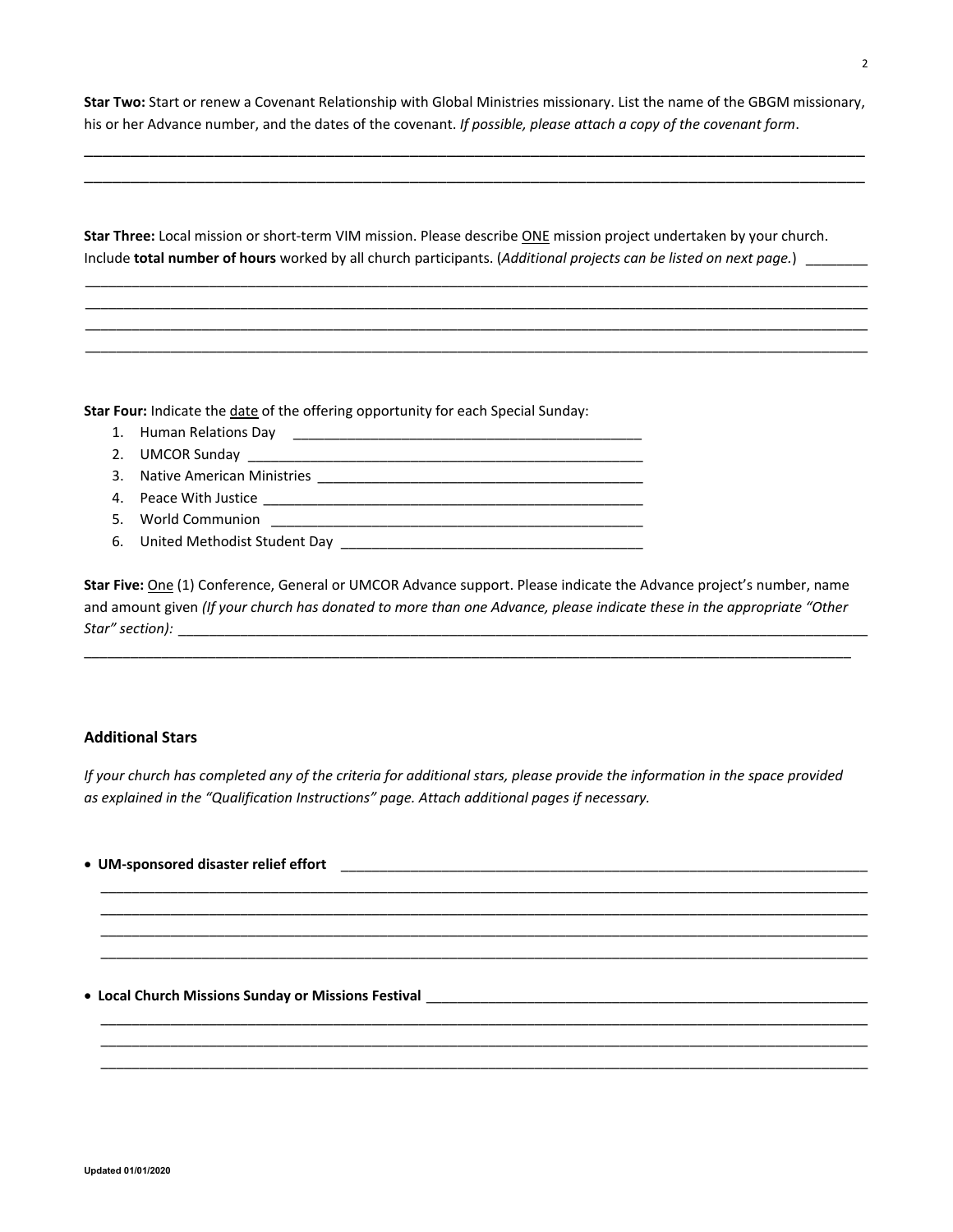|  |  | <u> 1990 - Johann Barn, mars eta bat erroman eta bat erroman erroman erroman ezkon erroman ez erroman ez ez ez e</u> |  |
|--|--|----------------------------------------------------------------------------------------------------------------------|--|

# **2020 All-Star Church Application Instructions and Qualifier Prerequisites For All Star Levels**

- To apply for the All-Star Program, a local church must first pay in full its conference and district apportionments. Please indicate by checking the appropriate box.
- These criteria apply for mission service and outreach completed during the calendar year 2020.
- Attendance and membership numbers are those that were reported in the last published Journal, which is from the 2019 Annual Conference.

**Star One**: Support a United Methodist General Board of Global Ministries' missionary. Your missionary must be listed on the websit[e https://www.umcmission.org/Explore-Our-Work/Missionaries-in-](https://www.umcmission.org/Explore-Our-Work/Missionaries-in-Service/Missionary-Landing)[Service/Missionary-Landing.](https://www.umcmission.org/Explore-Our-Work/Missionaries-in-Service/Missionary-Landing) Please indicate the name of the GBGM missionary, his or her Advance number, and the amount of the donation.

**Star Two:** Establish a Covenant Relationship with a United Methodist General Board of Global Ministries missionary. Churches can accomplish this by prayerfully determining what amount to contribute to a missionary's support, and then filling out a covenant relationship form. This can be done online or on paper. Find it on the Global Ministries website: www.umcmission.org/forms/Covenant-Relationship/The-Advance-Covenant-Relationship. (*The suggested amount is \$5/member of your church, but any amount that your church gives is very much appreciated and will be faithfully used to share the Good News around the world.)*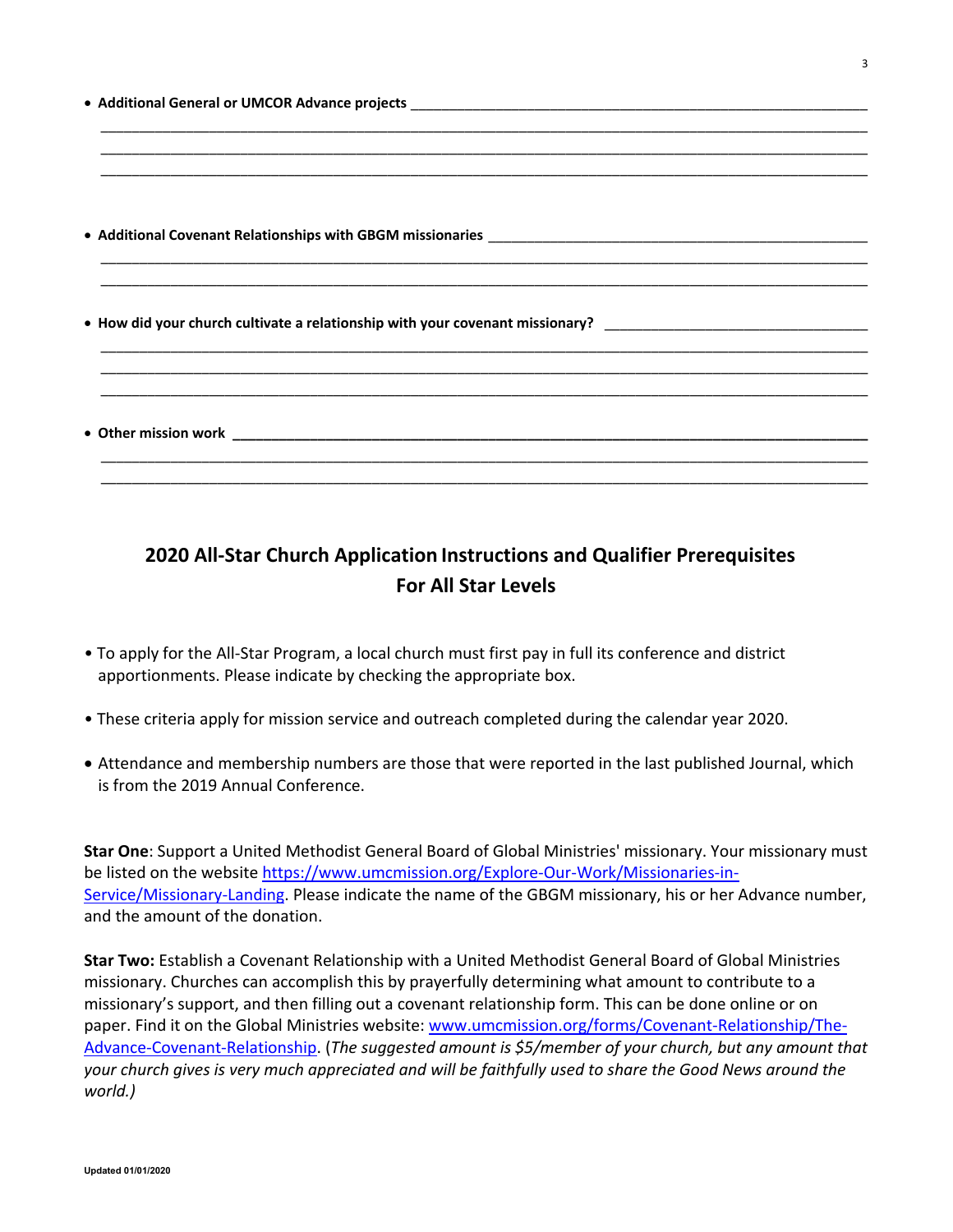**Star Three:** Involve your church in a local area service or short-term mission project, which can include Oklahoma Conference Volunteers In Mission projects. To qualify, a church must accumulate work-hours equal to at least ½ of *its average 2019 worship attendance* as reported in the 2019 Conference Journal. Please provide the dates and location of your mission project, the number of people from your church that participated and the total number of hours worked.

### STAR TWO WORKSHEET:

A. Your average worship attendance\_\_\_\_\_\_\_\_ x  $\frac{1}{2}$  = \_\_\_\_\_\_\_\_\_\_\_\_\_\_\_\_\_\_\_\_\_\_\_ B. Number of days for all projects \_\_\_\_\_ x 10 hours = \_\_\_\_\_\_\_\_Base Work-Hours. C. Base Work-Hours \_\_\_\_\_\_ x \_\_\_\_\_\_\_\_\_\_# of persons involved in all projects = \_\_\_\_\_\_\_ Total Work-Hours

*DO YOU QUALIFY? If C. is equal to or greater than A., you qualify! Hurray!*

**Star Four:** Provide opportunity for all of UMC's church-wide Six Special Sunday offerings. Please list the dates that the offering opportunity was presented to your congregation. *No minimum offering required. We are mostly concerned that your congregations are aware of the programs these offerings support.*

**Star Five:** Support a General or UMCOR Advance. *(If your church supports more than one Advance, please see "Qualifying for Additional Stars" section.)*

Most qualifying **General or UMCOR** Dollar amount for any Advance must be equal to at least *the average 2019 worship attendance* as reported in the 2019 Conference Journal. Please indicate the Advance number, the project name or title, and the amount given.

STAR FIVE WORKSHEET: A. Your average 2019 worship attendance B. Your total General and/or UMCOR Advance support in 2020 = \$

*DO YOU QUALIFY? If B. is equal to or greater than A., you qualify! Congratulations!*

# **QUALIFYING FOR ADDITIONAL STARS**

After completing Stars One through Five, churches may continue to add stars to their award by choosing any of the following:

- **Participating in a UM-sponsored disaster relief effort** Please indicate the date and location of the disaster relief effort in which your church participated, and how many church members participated. Explain what kinds of activities they performed (i.e. kits, teams, etc.).
- **Sponsoring a local church Missions Sunday or missions festival** Provide the dates and details about your event.